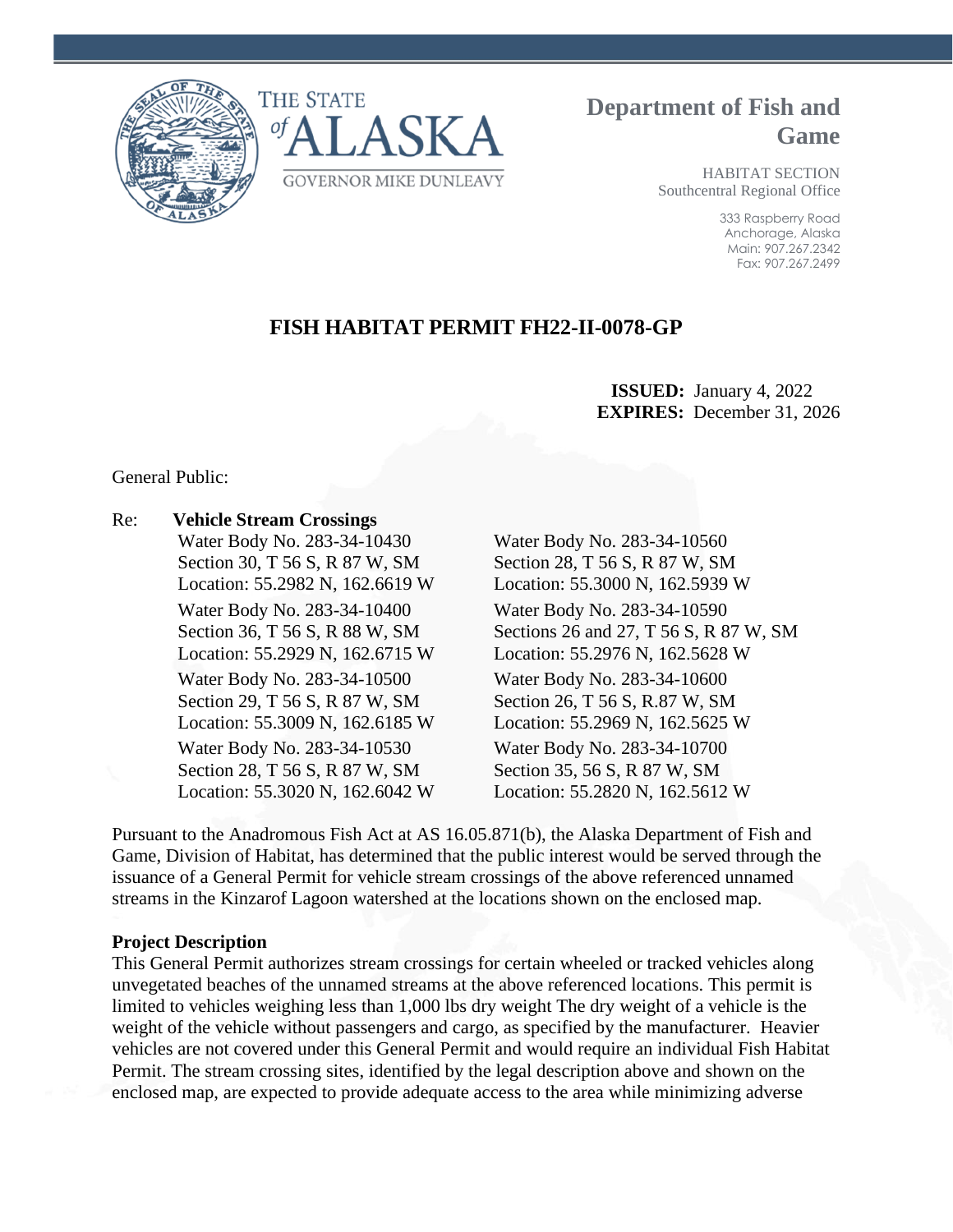impacts to fish resources and habitats. This General Permit does not authorize cross-country travel above the mean high water line of Kinzarof Lagoon; however, cross-country travel on unvegetated beaches below the mean high water line in Kinzarof Lagoon on state tidelands does not require additional approval. As an advisory, please note that cross-country travel above the mean high water in this area may require federal approval.

#### **Anadromous Fish Act**

The above referenced unnamed streams in the Kinzarof Lagoon watershed have been specified as being important for the spawning, rearing, or migration of anadromous fishes pursuant to AS 16.05.871(a). The unnamed streams are known to support at least one of the following species: sockeye, coho, or chum salmon.

In accordance with AS 16.05.871(d), your project is approved subject to the project description, the following stipulations, and the permit terms.

- 1. Stream crossings shall not occur if adult salmon or salmon redds are observed at the time of crossing; crossings shall be avoided at high tides from June 1 through September 30.
- 2. Stream crossings shall be made from bank to bank in a direction substantially perpendicular to the stream flow. Vehicles shall not be driven upstream or downstream below mean high water of the streams.
- 3. The bed or banks of any specified stream shall not be altered or disturbed in any way to facilitate access to or crossing of the streams.
- 4. Vehicles shall not be refueled or serviced below mean high water. Vehicles leaking oil or other hazardous substances are prohibited from crossing the streams.

#### **Permit Terms**

This letter constitutes a permit issued under the authority of AS 16.05.871 and must be retained on site during project activities. Please be advised that this determination applies only to activities regulated by the Habitat Section; other agencies also may have jurisdiction under their respective authorities. This determination does not relieve you of your responsibility to secure other permits; state, federal, or local. You are still required to comply with all other applicable laws.

You are responsible for the actions of contractors, agents, or other persons who perform work to accomplish the approved project. For any activity that significantly deviates from the approved plan, you shall notify the Habitat Section and obtain written approval in the form of a permit amendment before beginning the activity. Any action that increases the project's overall scope or that negates, alters, or minimizes the intent or effectiveness of any provision contained in this permit will be deemed a significant deviation from the approved plan. The final determination as to the significance of any deviation and the need for a permit amendment is the responsibility of the Habitat Section. Therefore, we recommend you consult the Habitat Section immediately before considering any deviation from the approved plan.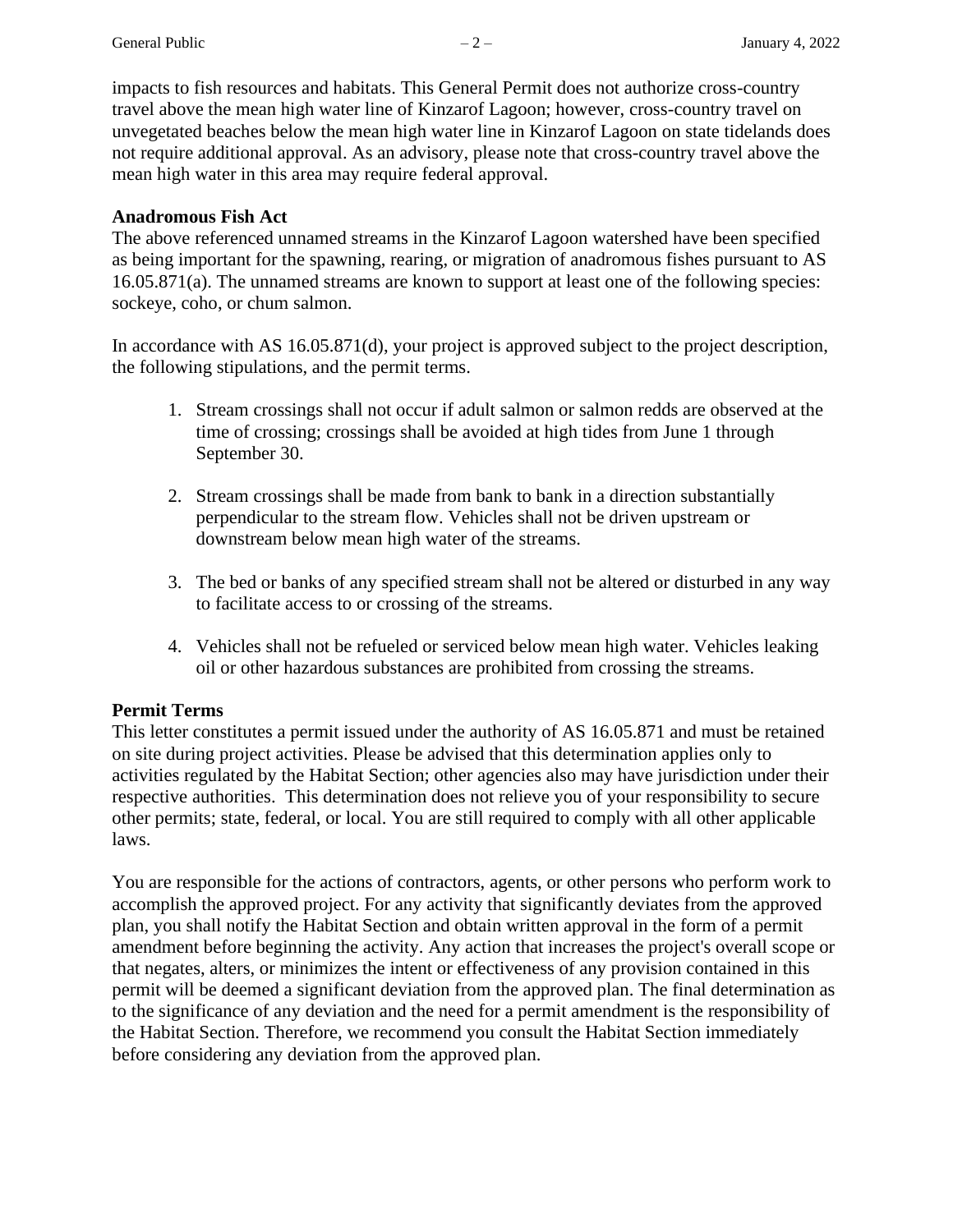You shall give an authorized representative of the state free and unobstructed access to the permit site, at safe and reasonable times, for the purpose of inspecting or monitoring compliance with any provision of this permit. You shall furnish whatever assistance and information the authorized representative reasonably requires for monitoring and inspection purposes.

In addition to the penalties provided by law, this permit may be terminated or revoked for failure to comply with its provisions or failure to comply with applicable statutes and regulations. You shall mitigate any adverse effect upon fish or wildlife, their habitats, or any restriction or interference with public use that the commissioner determines was a direct result of your failure to comply with this permit or any applicable law.

You shall indemnify, save harmless, and defend the department, its agents, and its employees from any and all claims, actions, or liabilities for injuries or damages sustained by any person or property arising directly or indirectly from permitted activities or your performance under this permit. However, this provision has no effect if, and only if, the sole proximate cause of the injury is the department's negligence.

You may appeal this permit decision relating to AS 16.05.871 in accordance with the provisions of AS 44.62.330-630.

Please direct questions about this permit to Habitat Biologist Jeanette Alas at 907-267-2805 or [jeanette.alas@alaska.gov.](mailto:jeanette.alas@alaska.gov)

Sincerely, Doug Vincent-Lang Commissioner

on Benkort

By Ron Benkert Southcentral Regional Supervisor

Enclosures: Kinzarof Lagoon Map

Email cc:

A. Ott, ADF&G-HAB T. Polum, ADF&G-SF E. Fox, ADF&G-CF T. Lawson, ADF&G-CF T. Massie, ADF&G-HAB J. Meehan, ADF&G-WC A. Dubour, ADF&G-WC D. Crowley, ADF&G-WC S. Goodglick, ADF&G-WC C. Larson, ADNR DMLW Administrator, City of Cold Bay AWT, King Salmon M. Fosado, USFWS A. Williams, USFWS